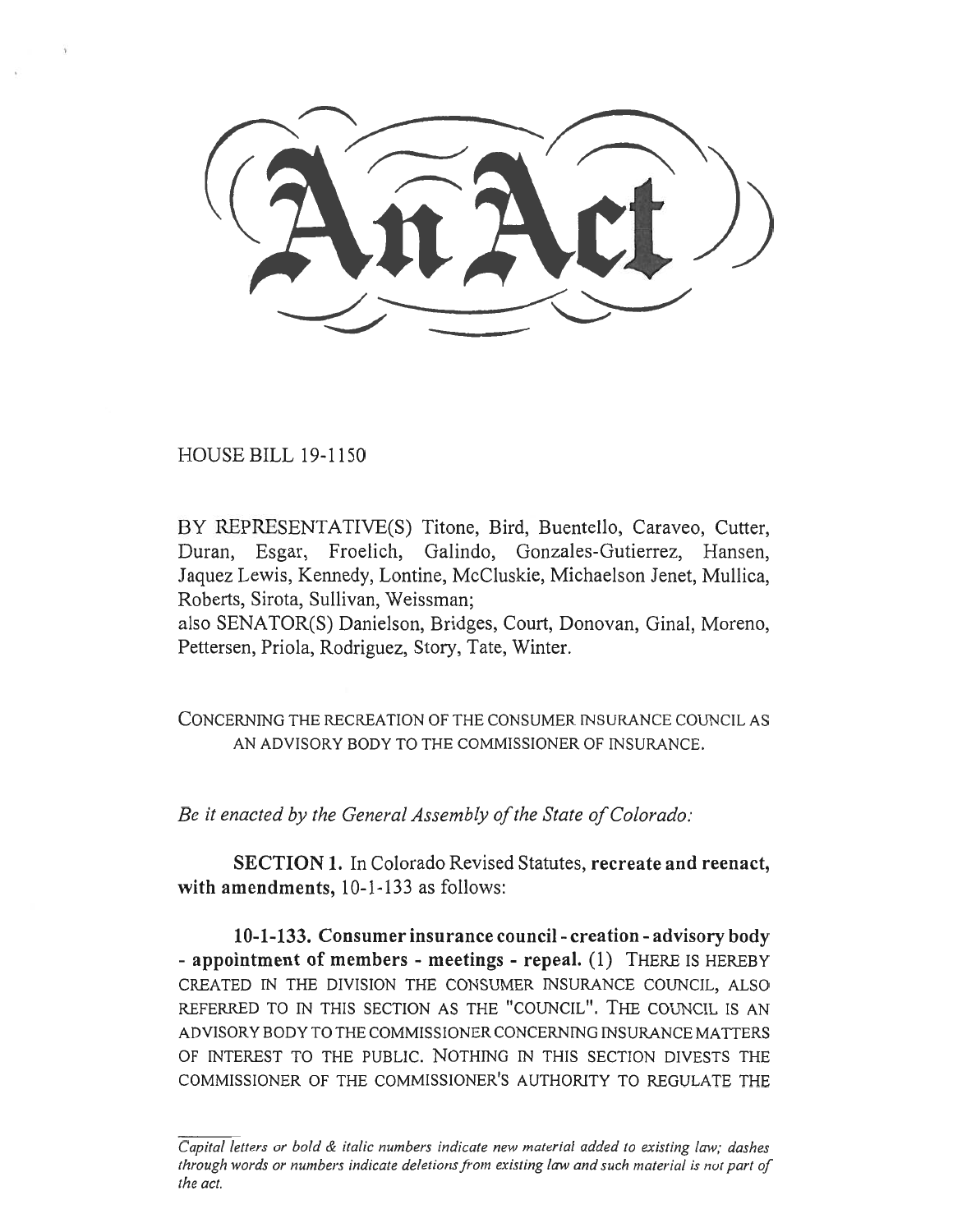## BUSINESS OF INSURANCE.

(2) (a) THE COUNCIL CONSISTS OF AT LEAST SIX AND NOT MORE THAN FIFTEEN MEMBERS APPOINTED BY THE COMMISSIONER, ALL OF WHOM MUST REPRESENT CONSUMER ORGANIZATIONS OR BE CONSUMERS WHO ARE NOT ENGAGED, DIRECTLY OR INDIRECTLY, IN THE INSURANCE INDUSTRY OR ANY OTHER INDUSTRY, BUSINESS, OR PROFESSION THAT MIGHT PRESENT A CONFLICT OF INTEREST, AS DETERMINED BY THE COMMISSIONER. To THE GREATEST EXTENT POSSIBLE, THE COUNCIL MUST REFLECT THE GEOGRAPHIC AND DEMOGRAPHIC DIVERSITY OF THE STATE. INSURANCE PRODUCERS, INSURANCE INDUSTRY REPRESENTATIVES, ACTIVELY PRACTICING HEALTH CARE PROVIDERS, AND ANY OTHER INDIVIDUALS WHO MAY HAVE A CONFLICT OF INTEREST, AS DETERMINED BY THE COMMISSIONER, ARE NOT ELIGIBLE FOR MEMBERSHIP ON THE COUNCIL.

(b) THE COMMISSIONER SHALL APPOINT MEMBERS OF THE COUNCIL IN A TIMELY MANNER. MEMBERS SHALL SERVE TWO-YEAR TERMS WITH A MAXIMUM OF THREE CONSECUTIVE TERMS.

(C) THREE OR MORE UNEXCUSED ABSENCES OF A MEMBER OF THE COUNCIL CONSTITUTE GROUNDS FOR THE REMOVAL OF THE MEMBER. THE CHAIR OF THE COUNCIL, IN CONSULTATION WITH THE COMMISSIONER, SHALL DETERMINE WHETHER A MEMBER WITH THREE OR MORE UNEXCUSED ABSENCES MAY CONTINUE SERVICE ON THE COUNCIL. IF A MEMBER IS REMOVED, THE COMMISSIONER SHALL APPOINT A NEW MEMBER TO SERVE THE REMAINING PORTION OF THE TWO-YEAR TERM.

(d) MEMBERS OF THE COUNCIL SHALL SERVE WITHOUT COMPENSATION BUT ARE ENTITLED TO REIMBURSEMENT FOR ACTUAL AND NECESSARY EXPENSES INCURRED IN TRAVELING TO AND FROM COUNCIL MEETINGS, INCLUDING ANY REQUIRED DEPENDENT CARE AND DEPENDENT OR ATTENDANT TRAVEL, FOOD, AND LODGING EXPENSES.

(3) (a) THE COUNCIL SHALL ELECT A CHAIR FROM ITS MEMBERSHIP. THE CHAIR SHALL SERVE A ONE-YEAR TERM AND MAY BE ELECTED TO ANOTHER ONE-YEAR TERM.

(b) THE COUNCIL SHALL ELECT A VICE-CHAIR FROM ITS MEMBERSHIP. THE VICE-CHAIR SHALL SERVE IN THE ABSENCE OF THE CHAIR. THE VICE-CHAIR SHALL SERVE A ONE-YEAR TERM AND MAY BE ELECTED TO

## PAGE 2-HOUSE BILL 19-1150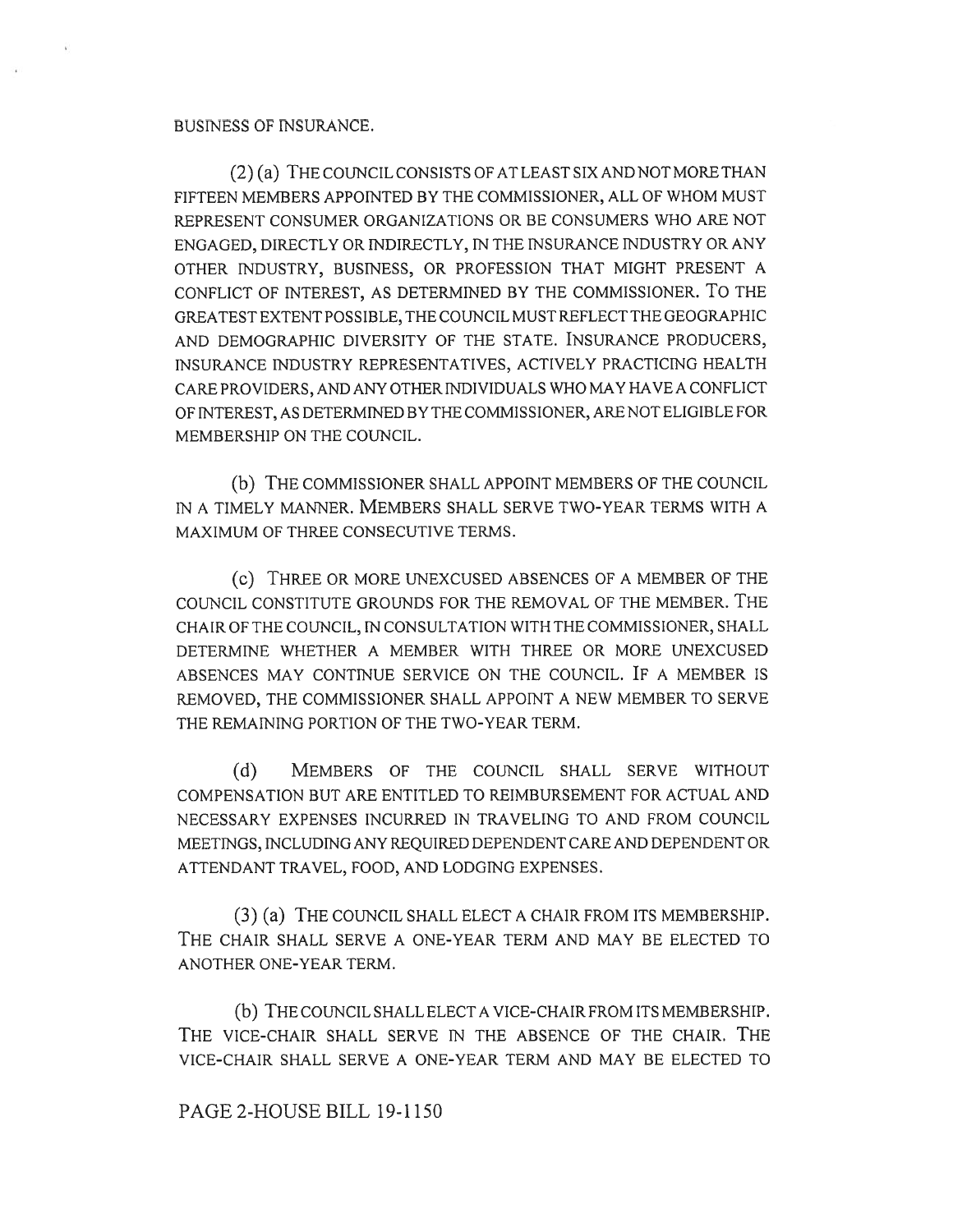## ANOTHER ONE-YEAR TERM.

(4) (a) THE COUNCIL SHALL MEET QUARTERLY AND MAY REQUEST UP TO FOUR ADDITIONAL MEETINGS PER YEAR. ALL MEETINGS OF THE COUNCIL ARE OPEN TO THE PUBLIC. GENERAL MEETINGS OF THE COUNCIL SHALL BE HELD AT THE OFFICE OF THE DIVISION. THE COUNCIL MAY MEET IN OTHER LOCATIONS OF THE STATE AS AGREED UPON BY THE COUNCIL. MEMBERS OF THE COUNCIL MAY PARTICIPATE IN MEETINGS VIA TELEPHONIC COMMUNICATIONS.

(b) A COUNCIL MEMBER MAY REQUEST A SPECIAL MEETING. REQUESTS FOR SPECIAL MEETINGS MUST BE MADE TO THE CHAIR OF THE COUNCIL.

(c) ALL MEMBERS OF THE COUNCIL MAY REQUEST TOPICS OF DISCUSSION FOR THE COUNCIL.

(d) THE COUNCIL MUST ACT BY CONSENSUS.

(e) THE COUNCIL MAY SUBMIT RECOMMENDATIONS TO THE COMMISSIONER, INCLUDING LEGISLATIVE RECOMMENDATIONS. IF THE COUNCIL SUBMITS A RECOMMENDATION TO THE COMMISSIONER, THE COMMISSIONER SHALL PROVIDE A RESPONSE TO THE COUNCIL, IN A TIMELY MANNER, REGARDING THE RECOMMENDATION AND HOW THE COMMISSIONER WILL ADDRESS THE RECOMMENDATION.

(5) THIS SECTION IS REPEALED, EFFECTIVE SEPTEMBER 1, 2029. BEFORE THE REPEAL, THE COUNCIL IS SCHEDULED FOR REVIEW IN ACCORDANCE WITH SECTION 2-3-1203.

**SECTION 2.** In Colorado Revised Statutes, 2-3-1203, **repeal** (6); and **add** (20) as follows:

**2-3-1203. Sunset review of advisory committees - legislative**  declaration - definition - repeal. (6)  $(a)$  The following statutory  $\alpha$  authorizations for the designated advisory committees will repeal on July  $1,2018$ :

 $(H)$  The consumer insurance council created in section  $10-1-133$ ; C.R.S.

PAGE 3-HOUSE BILL 19-1150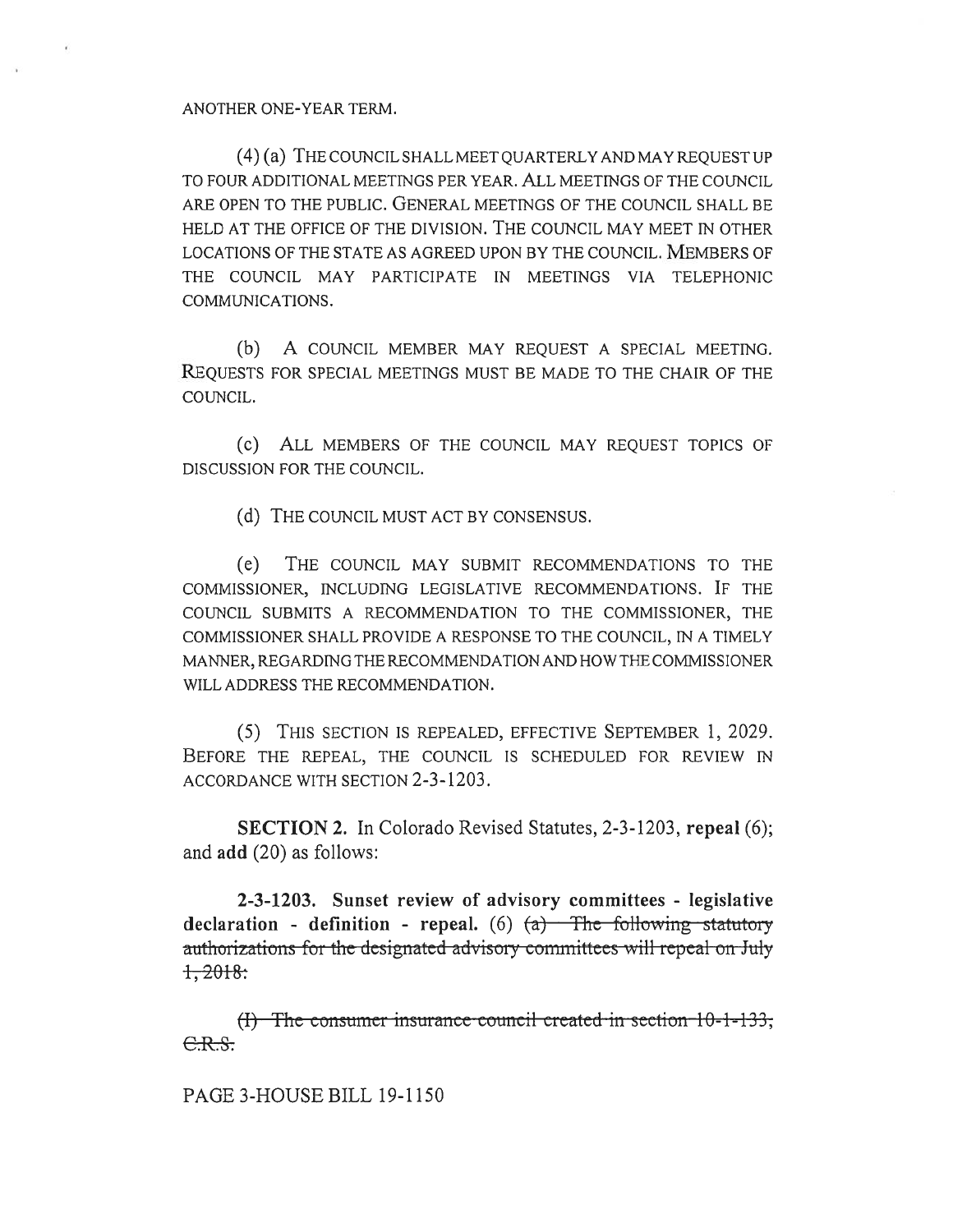$(H)$  to  $(V)$  Repealed.

(b) This subsection (6) is repealed, effective July 1, 2020.

(20) (a) THE FOLLOWING STATUTORY AUTHORIZATIONS FOR THE DESIGNATED ADVISORY COMMITTEES WILL REPEAL ON SEPTEMBER 1, 2029:

(I) THE CONSUMER INSURANCE COUNCIL CREATED IN SECTION 10-1-133.

(b) THIS SUBSECTION (20) IS REPEALED, EFFECTIVE SEPTEMBER 1, 2031.

**SECTION 3. Act subject to petition - effective date.** This act takes effect at 12:01 a.m. on the day following the expiration of the ninety-day period after final adjournment of the general assembly (August 2, 2019, if adjournment sine die is on May 3, 2019); except that, if a referendum petition is filed pursuant to section 1 (3) of article V of the state constitution against this act or an item, section, or part of this act within such period, then the act, item, section, or part will not take effect unless